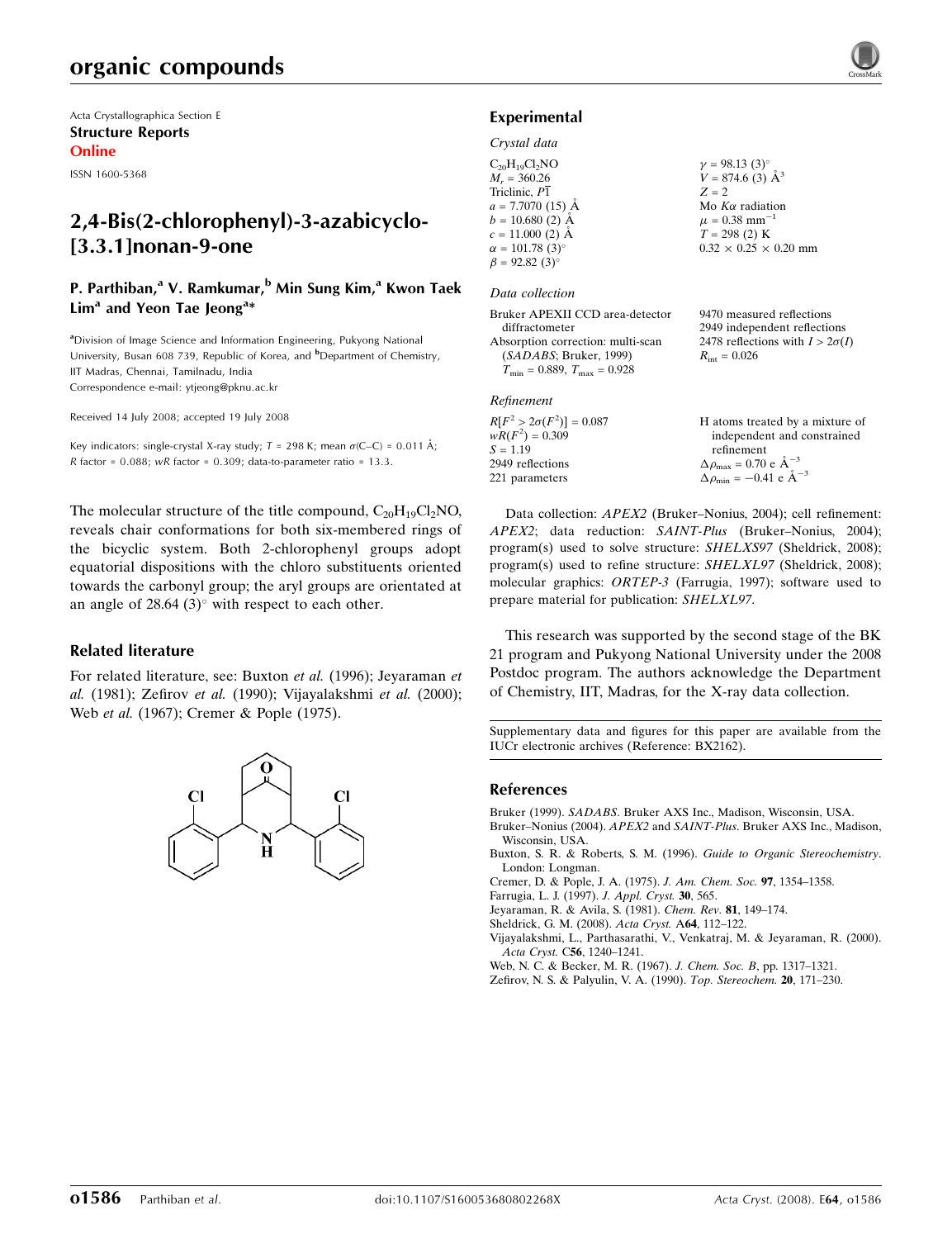# **supporting information**

*Acta Cryst.* (2008). E**64**, o1586 [doi:10.1107/S160053680802268X]

## **2,4-Bis(2-chlorophenyl)-3-azabicyclo[3.3.1]nonan-9-one**

## **P. Parthiban, V. Ramkumar, Min Sung Kim, Kwon Taek Lim and Yeon Tae Jeong**

## **S1. Comment**

Since the biological activities mainly depend on the stereochemistry (Jeyaraman & Avila, 1981; Buxton & Roberts, 1996) it is worthwhile to study the stereochemistry and conformation of the organic molecules. Generally, these classes of bicyclic system prefer chair-chair conformation (Zefirov & Palyulin, 1990; Vijayalakshmi *et al.*, 2000) among the three possible chair-chair, chair-boat and boat-boat conformations. However, NMR studies of this compound shows ambiguity over the conformation, due to the presence of electron withdrawing chloro substituents on *ortho* position of the either phenyl rings. Hence, we have carried out this X-ray analysis to establish the three dimensional structure.

The title compound C20H19Cl2NO, exists in chair-chair conformation with equatorial orientations of the *ortho* phenyl groups on both side of the secondary amino group with the torsion angles C8—C6—C7—C15 and C8—C2—C1—C9 are 178.41 (6)  $\degree$  and 179.12 (6)  $\degree$  respectively.

In both aryl groups, the chloro substituents point upwards *i.e.*, towards the carbonyl group and the aryl groups are orientated at an angle of 28.64 (3) ° to each other. A study of torsion angles, asymmetry parameters and least-squares plane calculation shows that the piperidine ring adopts near ideal chair conformation with a deviation of the ring atoms N1 and C8 from the C1/C2/C6/C7 plane by -0.630 (3) Å and 0.708 (3)Å respectively,  $Q_T = 0.593$  (8)Å (D.Cremer & Pople, (1975)) whereas the cyclohexane ring atoms C4 and C8 deviate from the C2/C3/C5/C6 plane by -0.530 (4) Å and 0.730 (3) Å respectively ( $O<sub>T</sub>$  = 0.565 (8) Å.). Thus, indicating a deviation from the ideal chair conformation of the cyclohexane part in the title compound (Web & Becker, 1967).

## **S2. Experimental**

A mixture of cyclohexanone (0.05 mol) and *ortho* chlorobenzaldehyde (0.1 mol) was added to a warm solution of ammonium acetate (0.75 mol) in 50 ml of absolute ethanol. The mixture was gently warmed on a hot plate till the yellow color formed during the mixing of the reactants and allowed to stir till the formation of the product. At the end, the pale yellow color azabicyclic ketone was separated by filtration and washed with 1:5 ethanol-ether mixture till the solid become colourless. Recrystallization of the compound from isopropyl alcohol (IPA) gave colourless crystals of 2,4-bis(2 chlorophenyl)-3-azabicyclo[3.3.1]nonan-9-one.

1 H NMR (400 MHz, CDCl3, p.p.m.): 8.05 (dd, J = 8.0, 1.2 Hz), 7.39 (dt, J = 7.0, 1.6 Hz), 7.27 (dt, J = 7.6, 1.8 Hz), 4.85  $(d, H-2a, H-4a, J = 2.4 Hz)$ , 2.88 (m, H-7a), 2.77 (s, H-1, 5), 1.90 (d, H-8 e, J = 4.8 Hz), 1.87 (dd, H-6 e, J = 4.8, 1.6 Hz), 1.81–1.71 (m, H-8a, H-6a), 1.66 (bs, N—H), 1.41 (quintet, H-7 e).

## **S3. Refinement**

Nitrogen H atoms were located in a difference Fourier map and refined isotropically. Other hydrogen atoms were fixed geometrically and allowed to ride on the parent carbon atoms, with aromatic C—H =0.93 Å, aliphatic C—H = 0.98Å and methylen C—H = 0.97 Å. The displacement parameters were set for phenyl,methylen and aliphatic H atoms at  $U_{iso}(H)$  =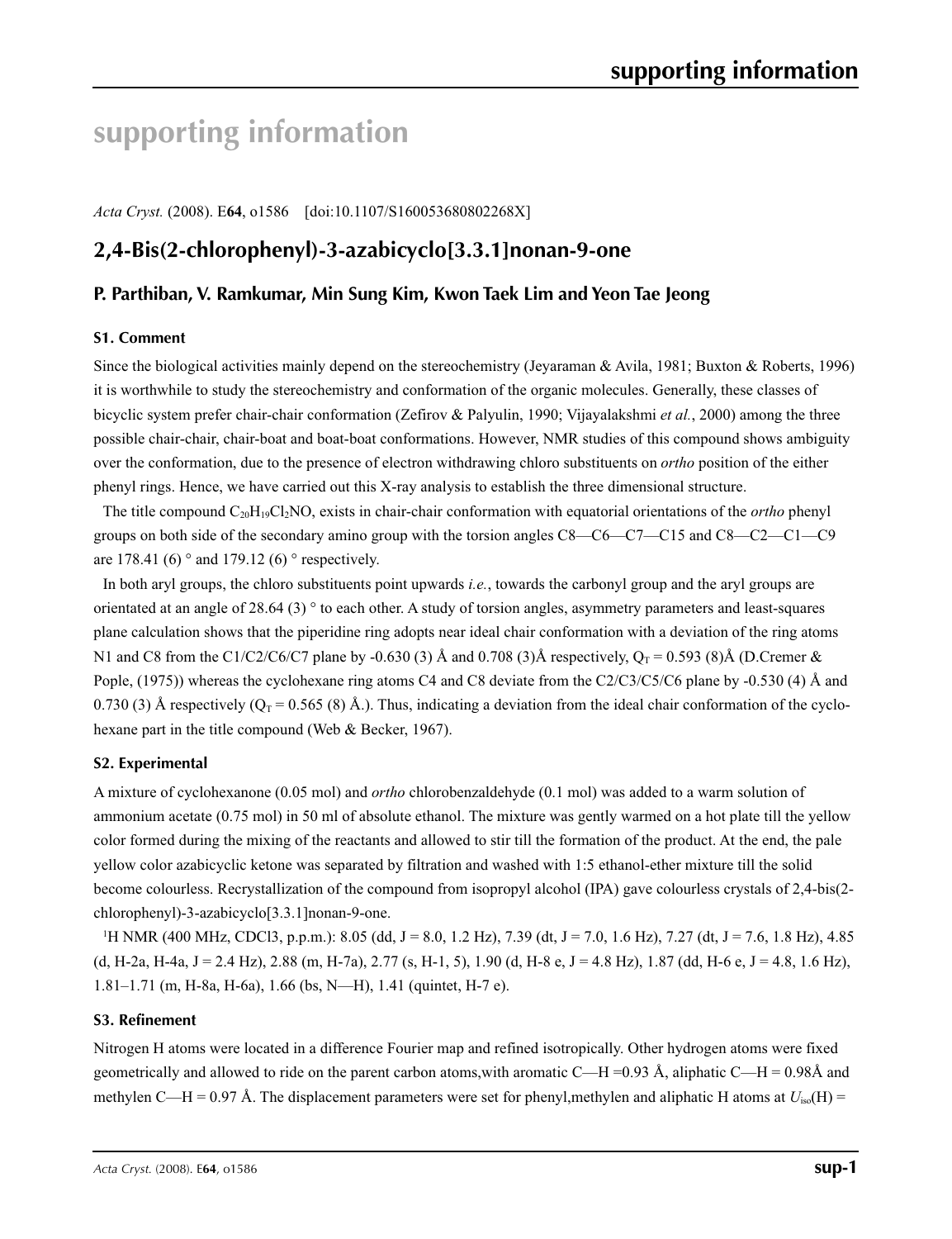$1.2U_{eq}(C)$ .



## **Figure 1**

*ORTEP* view of the title molecule with atoms represented as 30% probability ellipsoids.

## **2,4-Bis(2-chlorophenyl)-3-azabicyclo[3.3.1]nonan-9-one**

*Crystal data*

 $C_{20}H_{19}Cl_2NO$  $M_r = 360.26$ Triclinic, *P*1 Hall symbol: -P 1  $a = 7.7070(15)$  Å  $b = 10.680(2)$  Å  $c = 11.000$  (2) Å  $\alpha$  = 101.78 (3)<sup>°</sup>  $\beta$  = 92.82 (3)<sup>°</sup>  $γ = 98.13(3)°$  $V = 874.6$  (3)  $\AA$ <sup>3</sup>

## *Data collection*

Bruker APEXII CCD area-detector diffractometer Radiation source: fine-focus sealed tube Graphite monochromator *ω* scans Absorption correction: multi-scan (*SADABS*; Bruker, 1999)  $T_{\text{min}} = 0.889, T_{\text{max}} = 0.928$ 

*Z* = 2  $F(000) = 376$  $D_x = 1.368$  Mg m<sup>-3</sup> Mo *Kα* radiation, *λ* = 0.71073 Å Cell parameters from 5271 reflections  $\theta = 2.4 - 28.3^{\circ}$  $\mu$  = 0.38 mm<sup>-1</sup>  $T = 298$  K Rectangular, colourless  $0.32 \times 0.25 \times 0.20$  mm

9470 measured reflections 2949 independent reflections 2478 reflections with  $I > 2\sigma(I)$  $R_{\text{int}} = 0.026$  $\theta_{\text{max}} = 25.0^{\circ}, \theta_{\text{min}} = 2.7^{\circ}$  $h = -8 \rightarrow 9$  $k = -12 \rightarrow 12$ *l* = −12→13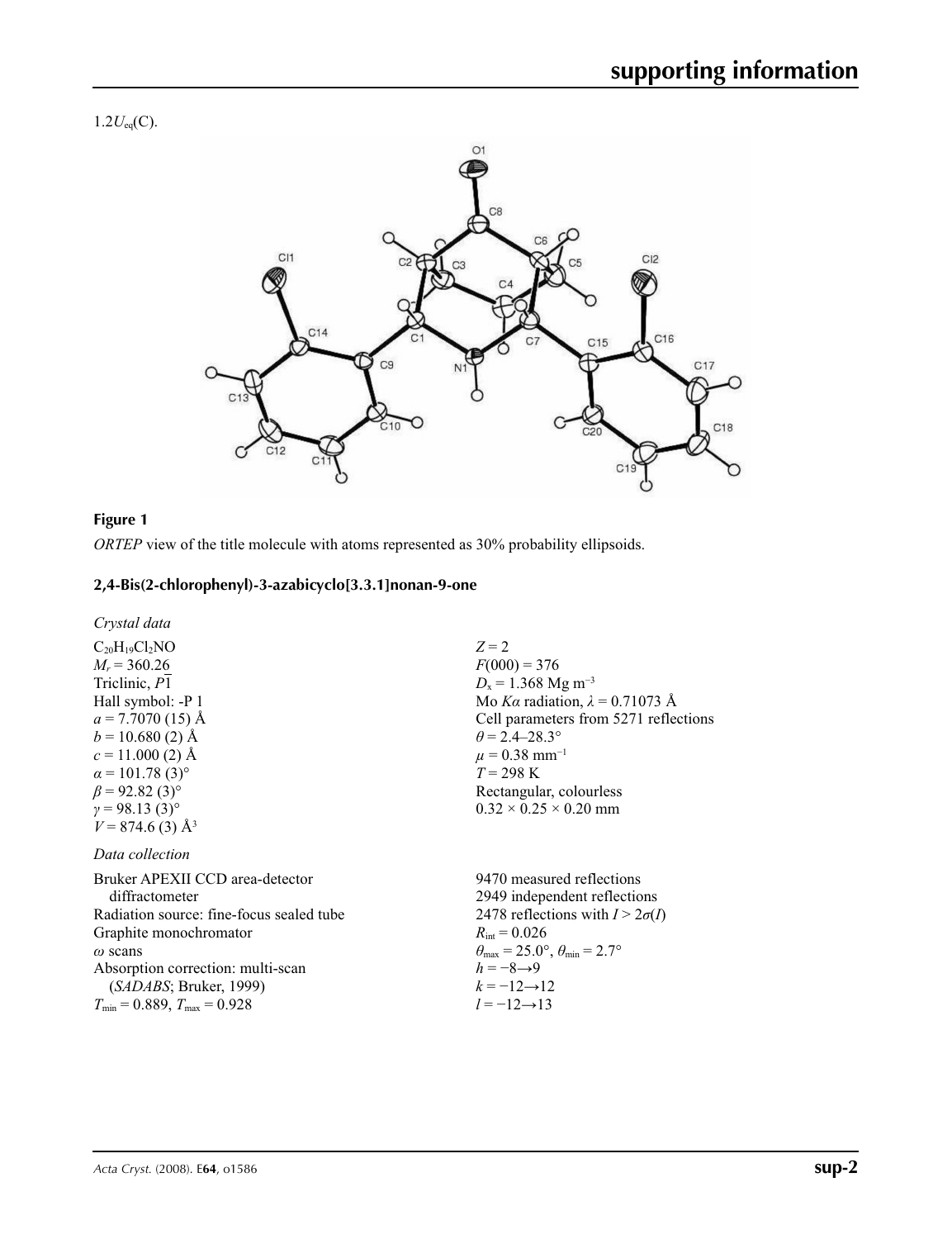*Refinement*

| Refinement on $F^2$                             | Secondary atom site location: difference Fourier          |
|-------------------------------------------------|-----------------------------------------------------------|
| Least-squares matrix: full                      | map                                                       |
| $R[F^2 > 2\sigma(F^2)] = 0.088$                 | Hydrogen site location: inferred from                     |
| $wR(F^2) = 0.309$                               | neighbouring sites                                        |
| $S = 1.19$                                      | H atoms treated by a mixture of independent               |
| 2949 reflections                                | and constrained refinement                                |
| 221 parameters                                  | $w = 1/[\sigma^2(F_0^2) + (0.0815P)^2 + 8.5055P]$         |
| 0 restraints                                    | where $P = (F_0^2 + 2F_c^2)/3$                            |
| Primary atom site location: structure-invariant | $(\Delta/\sigma)_{\text{max}}$ < 0.001                    |
| direct methods                                  | $\Delta\rho_{\text{max}}$ = 0.70 e Å <sup>-3</sup>        |
|                                                 | $\Delta\rho_{\rm min} = -0.41 \text{ e } \text{\AA}^{-3}$ |

## *Special details*

**Geometry**. All e.s.d.'s (except the e.s.d. in the dihedral angle between two l.s. planes) are estimated using the full covariance matrix. The cell e.s.d.'s are taken into account individually in the estimation of e.s.d.'s in distances, angles and torsion angles; correlations between e.s.d.'s in cell parameters are only used when they are defined by crystal symmetry. An approximate (isotropic) treatment of cell e.s.d.'s is used for estimating e.s.d.'s involving l.s. planes.

**Refinement**. Refinement of  $F^2$  against ALL reflections. The weighted *R*-factor  $wR$  and goodness of fit *S* are based on  $F^2$ , conventional *R*-factors *R* are based on *F*, with *F* set to zero for negative *F*<sup>2</sup>. The threshold expression of  $F^2 > \sigma(F^2)$  is used only for calculating *R*-factors(gt) *etc*. and is not relevant to the choice of reflections for refinement. *R*-factors based on *F*<sup>2</sup> are statistically about twice as large as those based on *F*, and *R*- factors based on ALL data will be even larger.

*Fractional atomic coordinates and isotropic or equivalent isotropic displacement parameters (Å2 )*

|                  | $\boldsymbol{x}$ | $\mathcal{Y}$ | $\boldsymbol{Z}$ | $U_{\rm iso}$ */ $U_{\rm eq}$ |  |
|------------------|------------------|---------------|------------------|-------------------------------|--|
| C1               | 0.2417(9)        | 0.0189(6)     | 0.1674(6)        | 0.0272(15)                    |  |
| H1               | 0.3149           | 0.0273        | 0.0982           | $0.033*$                      |  |
| C <sub>2</sub>   | 0.3606(9)        | 0.0002(7)     | 0.2788(7)        | 0.0324(16)                    |  |
| H2               | 0.4171           | $-0.0762$     | 0.2512           | $0.039*$                      |  |
| C <sub>3</sub>   | 0.2618(10)       | $-0.0165(8)$  | 0.3956(7)        | 0.0377(18)                    |  |
| H <sub>3</sub> A | 0.1619           | $-0.0848$     | 0.3702           | $0.045*$                      |  |
| H3B              | 0.3398           | $-0.0445$     | 0.4531           | $0.045*$                      |  |
| C4               | 0.1957(11)       | 0.1052(8)     | 0.4652(7)        | 0.0425(19)                    |  |
| H <sub>4</sub> A | 0.1688           | 0.0940        | 0.5479           | $0.051*$                      |  |
| H4B              | 0.0879           | 0.1153        | 0.4215           | $0.051*$                      |  |
| C <sub>5</sub>   | 0.3321(11)       | 0.2301(8)     | 0.4770(7)        | 0.0433(19)                    |  |
| H <sub>5</sub> A | 0.2734           | 0.3047        | 0.5019           | $0.052*$                      |  |
| H5B              | 0.4222           | 0.2325        | 0.5425           | $0.052*$                      |  |
| C6               | 0.4220(9)        | 0.2412(7)     | 0.3553(7)        | 0.0339(17)                    |  |
| H <sub>6</sub>   | 0.5171           | 0.3153        | 0.3738           | $0.041*$                      |  |
| C7               | 0.2987(9)        | 0.2553(6)     | 0.2452(7)        | 0.0291(15)                    |  |
| H7               | 0.3703           | 0.2650        | 0.1756           | $0.035*$                      |  |
| C8               | 0.5010(9)        | 0.1176(7)     | 0.3144(7)        | 0.0329(16)                    |  |
| C9               | 0.0965(9)        | $-0.0967(6)$  | 0.1234(6)        | 0.0256(14)                    |  |
| C10              | $-0.0743(10)$    | $-0.0946(8)$  | 0.1630(7)        | 0.0360(17)                    |  |
| H10              | $-0.0997$        | $-0.0198$     | 0.2142           | $0.043*$                      |  |
| C11              | $-0.2061(10)$    | $-0.2016(8)$  | 0.1276(8)        | 0.0430(19)                    |  |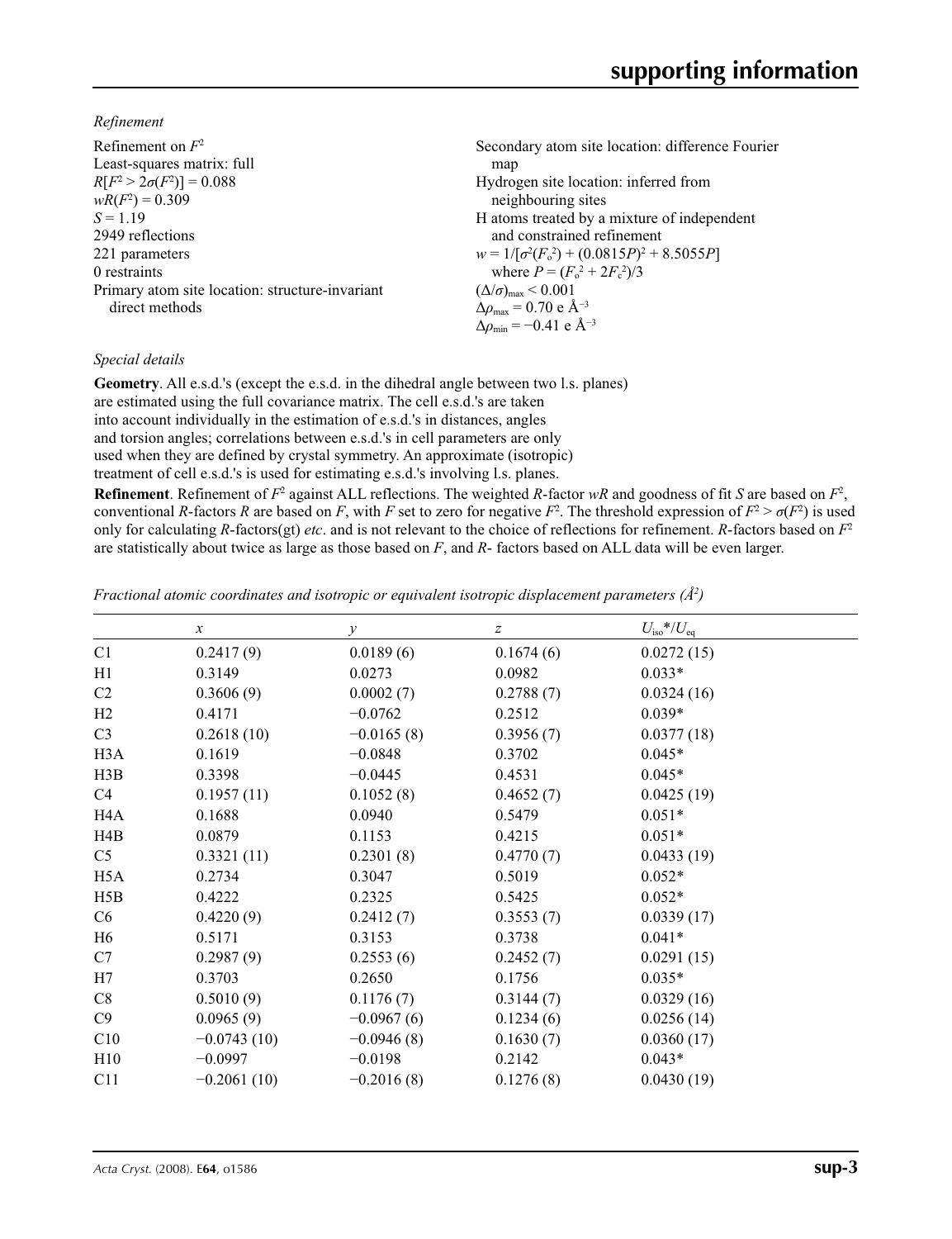| H11              | $-0.3183$     | $-0.1971$    | 0.1539       | $0.052*$    |
|------------------|---------------|--------------|--------------|-------------|
| C12              | $-0.1697(11)$ | $-0.3152(8)$ | 0.0528(8)    | 0.045(2)    |
| H <sub>12</sub>  | $-0.2570$     | $-0.3873$    | 0.0312       | $0.054*$    |
| C13              | $-0.0067(11)$ | $-0.3211(7)$ | 0.0112(7)    | 0.0391(18)  |
| H13              | 0.0162        | $-0.3960$    | $-0.0413$    | $0.047*$    |
| C14              | 0.1257(9)     | $-0.2140(7)$ | 0.0478(6)    | 0.0297(15)  |
| C15              | 0.2078(9)     | 0.3750(7)    | 0.2778(7)    | 0.0292(15)  |
| C16              | 0.2911(10)    | 0.4984(7)    | 0.2705(7)    | 0.0335(16)  |
| C17              | 0.2106(12)    | 0.6063(8)    | 0.2961(8)    | 0.047(2)    |
| H17              | 0.2695        | 0.6865       | 0.2893       | $0.057*$    |
| C18              | 0.0388(12)    | 0.5946(8)    | 0.3328(9)    | 0.049(2)    |
| H18              | $-0.0172$     | 0.6670       | 0.3512       | $0.058*$    |
| C19              | $-0.0466(11)$ | 0.4748(8)    | 0.3413(8)    | 0.046(2)    |
| H <sub>19</sub>  | $-0.1608$     | 0.4666       | 0.3656       | $0.055*$    |
| C <sub>20</sub>  | 0.0360(10)    | 0.3662(7)    | 0.3141(7)    | 0.0347(17)  |
| H20              | $-0.0241$     | 0.2861       | 0.3202       | $0.042*$    |
| C <sub>11</sub>  | 0.3337(3)     | $-0.2278(2)$ | $-0.0080(2)$ | 0.0567(7)   |
| Cl2              | 0.5064(3)     | 0.5208(2)    | 0.2224(2)    | 0.0501(7)   |
| N1               | 0.1657(8)     | 0.1389(5)    | 0.2038(6)    | 0.0290(13)  |
| O <sub>1</sub>   | 0.6563(7)     | 0.1143(6)    | 0.3131(6)    | 0.0523(16)  |
| H <sub>1</sub> A | 0.096(12)     | 0.146(8)     | 0.149(9)     | $0.05(3)$ * |
|                  |               |              |              |             |

*Atomic displacement parameters (Å2 )*

| $U^{11}$   | $U^{22}$   | $U^{33}$   | $U^{12}$     | $U^{13}$    | $U^{23}$      |
|------------|------------|------------|--------------|-------------|---------------|
| 0.023(3)   | 0.028(3)   | 0.030(4)   | 0.006(3)     | 0.003(3)    | 0.001(3)      |
| 0.027(4)   | 0.031(4)   | 0.038(4)   | 0.008(3)     | $-0.004(3)$ | 0.005(3)      |
| 0.036(4)   | 0.041(4)   | 0.039(4)   | 0.005(3)     | $-0.004(3)$ | 0.017(3)      |
| 0.045(5)   | 0.053(5)   | 0.032(4)   | 0.010(4)     | 0.008(4)    | 0.011(4)      |
| 0.050(5)   | 0.043(5)   | 0.033(4)   | 0.010(4)     | $-0.004(4)$ | 0.001(3)      |
| 0.025(4)   | 0.029(4)   | 0.043(4)   | $-0.002(3)$  | $-0.007(3)$ | 0.002(3)      |
| 0.025(4)   | 0.028(3)   | 0.035(4)   | 0.004(3)     | 0.004(3)    | 0.008(3)      |
| 0.028(4)   | 0.036(4)   | 0.035(4)   | 0.006(3)     | 0.000(3)    | 0.008(3)      |
| 0.024(3)   | 0.030(3)   | 0.023(3)   | 0.004(3)     | 0.001(3)    | 0.006(3)      |
| 0.029(4)   | 0.039(4)   | 0.038(4)   | 0.010(3)     | 0.005(3)    | 0.000(3)      |
| 0.027(4)   | 0.056(5)   | 0.045(5)   | 0.000(4)     | 0.005(3)    | 0.013(4)      |
| 0.048(5)   | 0.039(4)   | 0.042(5)   | $-0.011(4)$  | $-0.007(4)$ | 0.011(4)      |
| 0.057(5)   | 0.027(4)   | 0.030(4)   | 0.003(3)     | $-0.003(4)$ | 0.002(3)      |
| 0.030(4)   | 0.034(4)   | 0.026(3)   | 0.011(3)     | 0.002(3)    | 0.004(3)      |
| 0.028(4)   | 0.029(4)   | 0.031(4)   | 0.005(3)     | 0.000(3)    | 0.006(3)      |
| 0.032(4)   | 0.029(4)   | 0.038(4)   | 0.002(3)     | $-0.001(3)$ | 0.005(3)      |
| 0.056(5)   | 0.030(4)   | 0.057(5)   | 0.008(4)     | 0.005(4)    | 0.012(4)      |
| 0.052(5)   | 0.040(5)   | 0.057(5)   | 0.024(4)     | 0.007(4)    | 0.005(4)      |
| 0.042(5)   | 0.051(5)   | 0.047(5)   | 0.019(4)     | 0.011(4)    | 0.008(4)      |
| 0.032(4)   | 0.033(4)   | 0.040(4)   | 0.008(3)     | 0.004(3)    | 0.009(3)      |
| 0.0469(13) | 0.0574(14) | 0.0617(14) | 0.0199(10)   | 0.0162(11)  | $-0.0077(11)$ |
| 0.0386(12) | 0.0390(11) | 0.0702(15) | $-0.0042(8)$ | 0.0115(10)  | 0.0113(10)    |
| 0.025(3)   | 0.025(3)   | 0.035(3)   | 0.005(2)     | $-0.005(3)$ | 0.004(3)      |
|            |            |            |              |             |               |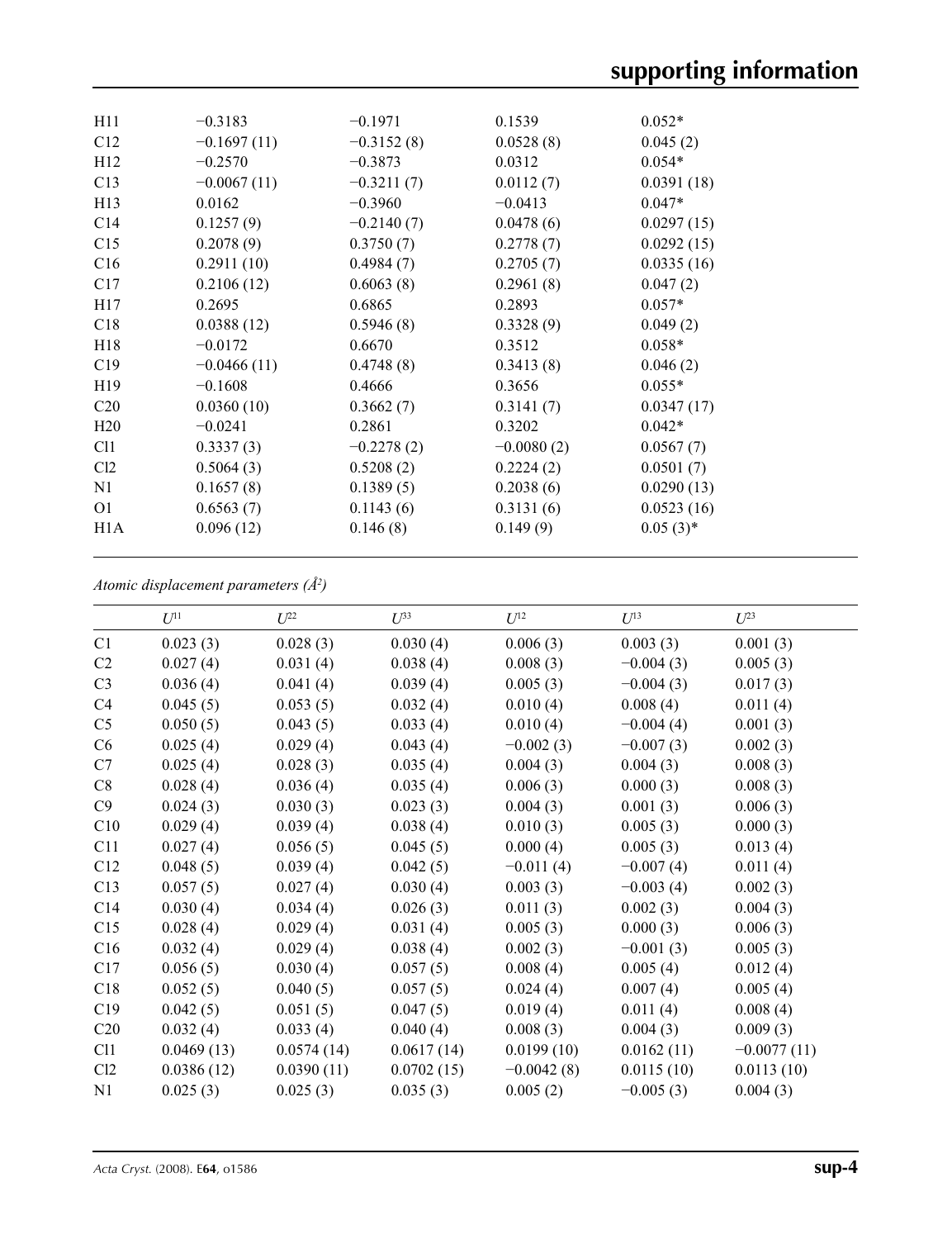| supporting information |                                       |           |          |                   |          |           |
|------------------------|---------------------------------------|-----------|----------|-------------------|----------|-----------|
| O <sub>1</sub>         | 0.023(3)                              | 0.058(4)  | 0.076(4) | 0.010(3)          | 0.005(3) | 0.014(3)  |
|                        | Geometric parameters $(\AA, \degree)$ |           |          |                   |          |           |
| $C1 - N1$              |                                       | 1.473(9)  |          | $C9 - C14$        |          | 1.408(10) |
| $C1 - C9$              |                                       | 1.524(9)  |          | $C9 - C10$        |          | 1.408(10) |
| $C1-C2$                |                                       | 1.556(10) |          | $C10 - C11$       |          | 1.393(11) |
| $Cl-H1$                |                                       | 0.9800    |          | $C10 - H10$       |          | 0.9300    |
| $C2-C8$                |                                       | 1.507(10) |          | $C11 - C12$       |          | 1.392(12) |
| $C2-C3$                |                                       | 1.554(11) |          | $C11 - H11$       |          | 0.9300    |
| $C2-H2$                |                                       | 0.9800    |          | $C12 - C13$       |          | 1.364(12) |
| $C3-C4$                |                                       | 1.534(11) |          | $C12 - H12$       |          | 0.9300    |
| $C3 - H3A$             |                                       | 0.9700    |          | $C13 - C14$       |          | 1.398(10) |
| $C3 - H3B$             |                                       | 0.9700    |          | $C13 - H13$       |          | 0.9300    |
| $C4 - C5$              |                                       | 1.555(11) |          | $C14 - C11$       |          | 1.759(7)  |
| $C4 - H4A$             |                                       | 0.9700    |          | $C15 - C20$       |          | 1.398(10) |
| $C4 - H4B$             |                                       | 0.9700    |          | $C15-C16$         |          | 1.401(10) |
| $C5-C6$                |                                       | 1.555(11) |          | $C16 - C17$       |          | 1.372(11) |
| $C5 - H5A$             |                                       | 0.9700    |          | $C16 - C12$       |          | 1.766(8)  |
| $C5 - H5B$             |                                       | 0.9700    |          | $C17 - C18$       |          | 1.399(12) |
| $C6-C8$                |                                       | 1.525(10) |          | $C17 - H17$       |          | 0.9300    |
| $C6-C7$                |                                       | 1.547(10) |          | $C18 - C19$       |          | 1.377(12) |
| $C6 - H6$              |                                       | 0.9800    |          | $C18 - H18$       |          | 0.9300    |
| $C7 - N1$              |                                       | 1.472(9)  |          | $C19 - C20$       |          | 1.387(11) |
| $C7 - C15$             |                                       | 1.531(10) |          | $C19 - H19$       |          | 0.9300    |
| $C7 - H7$              |                                       | 0.9800    |          | $C20 - H20$       |          | 0.9300    |
| $C8 - O1$              |                                       | 1.203(9)  |          | $N1 - H1A$        |          | 0.81(9)   |
|                        |                                       |           |          |                   |          |           |
| $N1-C1-C9$             |                                       | 110.5(5)  |          | $O1 - C8 - C2$    |          | 124.3(7)  |
| $N1-C1-C2$             |                                       | 109.7(6)  |          | $O1 - C8 - C6$    |          | 124.1(7)  |
| $C9 - C1 - C2$         |                                       | 111.4(6)  |          | $C2-C8-C6$        |          | 111.6(6)  |
| $N1-C1-H1$             |                                       | 108.4     |          | $C14 - C9 - C10$  |          | 115.8(6)  |
| $C9 - C1 - H1$         |                                       | 108.4     |          | $C14-C9-C1$       |          | 122.9(6)  |
| $C2-C1-H1$             |                                       | 108.4     |          | $C10-C9-C1$       |          | 121.2(6)  |
| $C8-C2-C3$             |                                       | 108.7(6)  |          | $C11 - C10 - C9$  |          | 121.7(7)  |
| $C8 - C2 - C1$         |                                       | 107.6(6)  |          | $C11 - C10 - H10$ |          | 119.1     |
| $C3-C2-C1$             |                                       | 114.4(6)  |          | $C9 - C10 - H10$  |          | 119.1     |
| $C8-C2-H2$             |                                       | 108.7     |          | $C12 - C11 - C10$ |          | 120.0(7)  |
| $C3-C2-H2$             |                                       | 108.7     |          | $C12 - C11 - H11$ |          | 120.0     |
| $C1-C2-H2$             |                                       | 108.7     |          | $C10 - C11 - H11$ |          | 120.0     |
| $C4-C3-C2$             |                                       | 115.2(6)  |          | $C13 - C12 - C11$ |          | 120.3(7)  |
|                        | $C4-C3-H3A$                           | 108.5     |          | $C13 - C12 - H12$ |          | 119.9     |
|                        | $C2-C3-H3A$                           | 108.5     |          | $C11 - C12 - H12$ |          | 119.9     |
|                        | $C4 - C3 - H3B$                       | 108.5     |          | $C12-C13-C14$     |          | 119.5(7)  |
|                        | $C2-C3-H3B$                           | 108.5     |          | $C12 - C13 - H13$ |          | 120.2     |
|                        | НЗА-СЗ-НЗВ                            | 107.5     |          | $C14 - C13 - H13$ |          | 120.2     |
| $C3-C4-C5$             |                                       | 112.7(7)  |          | $C13-C14-C9$      |          | 122.6(7)  |
|                        | $C3-C4-H4A$                           | 109.0     |          | $C13 - C14 - C11$ |          | 117.5(6)  |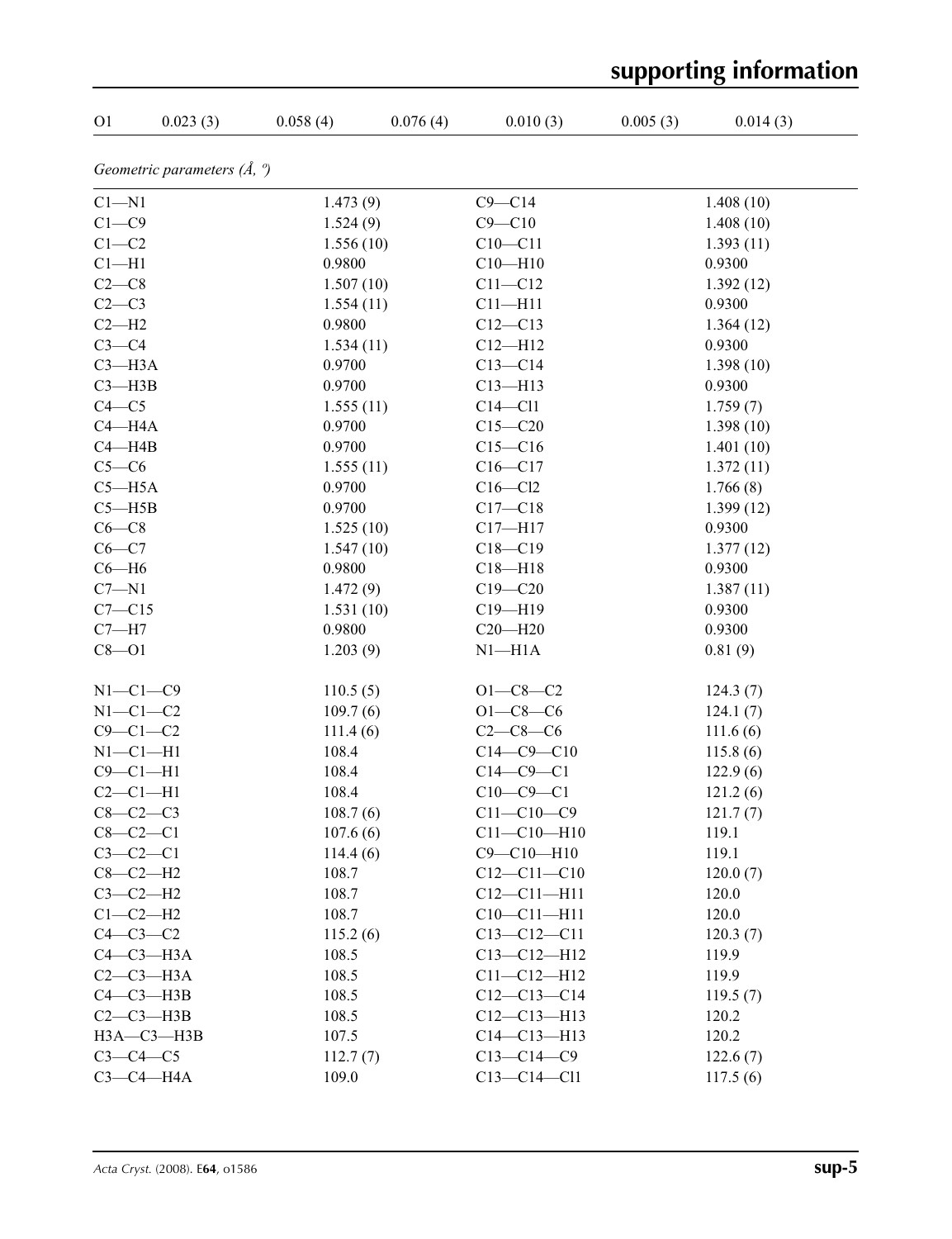| $C5-C4-H4A$          | 109.0       | $C9 - C14 - C11$       | 119.9(5)    |
|----------------------|-------------|------------------------|-------------|
| $C3-C4-HAB$          | 109.0       | $C20-C15-C16$          | 116.6(7)    |
| $C5-C4-H4B$          | 109.0       | $C20-C15-C7$           | 121.6(6)    |
| HA—C4—H4B            | 107.8       | $C16 - C15 - C7$       | 121.8(6)    |
| $C6-C5-C4$           | 114.2(6)    | $C17-C16-C15$          | 122.8(7)    |
| $C6-C5-H5A$          | 108.7       | $C17 - C16 - C12$      | 116.5(6)    |
| $C4-C5-H5A$          | 108.7       | $C15 - C16 - C12$      | 120.7(6)    |
| $C6-C5-H5B$          | 108.7       | $C16 - C17 - C18$      | 119.3(8)    |
| $C4-C5-H5B$          | 108.7       | $C16 - C17 - H17$      | 120.4       |
| $H5A - C5 - H5B$     | 107.6       | $C18 - C17 - H17$      | 120.4       |
| $C8-C6-C7$           | 107.8(6)    | $C19 - C18 - C17$      | 119.4(7)    |
| $C8-C6-C5$           | 107.0(6)    | $C19 - C18 - H18$      | 120.3       |
| $C7-C6-C5$           | 115.4(6)    | $C17 - C18 - H18$      | 120.3       |
| $C8-C6-H6$           | 108.9       | $C18 - C19 - C20$      | 120.7(8)    |
| $C7-C6-H6$           | 108.9       | $C18 - C19 - H19$      | 119.7       |
| $C5-C6-H6$           | 108.9       | $C20-C19-H19$          | 119.7       |
| $N1-C7-C15$          | 109.7(5)    | $C19 - C20 - C15$      | 121.2(7)    |
| $N1-C7-C6$           | 111.0(6)    | $C19 - C20 - H20$      | 119.4       |
| $C15-C7-C6$          | 112.1(6)    | $C15 - C20 - H20$      | 119.4       |
| $N1-C7-H7$           | 107.9       | $C7 - N1 - C1$         | 113.5(5)    |
| $C15-C7-H7$          | 107.9       | $C7 - N1 - H1A$        | 113(6)      |
| $C6 - C7 - H7$       | 107.9       | $Cl-M1-H1A$            | 110(6)      |
|                      |             |                        |             |
| $N1 - C1 - C2 - C8$  | $-58.3(7)$  | $C9 - C10 - C11 - C12$ | 1.1(12)     |
| $C9 - C1 - C2 - C8$  | 179.2(6)    | $C10-C11-C12-C13$      | $-1.8(12)$  |
| $N1-C1-C2-C3$        | 62.6(8)     | $C11-C12-C13-C14$      | 2.4(12)     |
| $C9 - C1 - C2 - C3$  | $-60.0(8)$  | $C12-C13-C14-C9$       | $-2.4(11)$  |
| $C8 - C2 - C3 - C4$  | 50.7(8)     | $C12-C13-C14-C11$      | 179.6(6)    |
| $C1-C2-C3-C4$        | $-69.5(8)$  | $C10-C9-C14-C13$       | 1.7(10)     |
| $C2 - C3 - C4 - C5$  | $-41.8(9)$  | $C1-C9-C14-C13$        | 177.8(7)    |
| $C3 - C4 - C5 - C6$  | 44.1 $(9)$  | $C10-C9-C14-C11$       | 179.6(5)    |
| $C4 - C5 - C6 - C8$  | $-54.4(8)$  | $C1 - C9 - C14 - C11$  | $-4.2(9)$   |
| $C4 - C5 - C6 - C7$  | 65.4(9)     | $N1-C7-C15-C20$        | 25.3(9)     |
| $C8-C6-C7-N1$        | 55.2(8)     | $C6-C7-C15-C20$        | $-98.5(8)$  |
| $C5-C6-C7-N1$        | $-64.2(8)$  | N1-C7-C15-C16          | $-153.5(7)$ |
| $C8-C6-C7-C15$       | 178.4(6)    | $C6-C7-C15-C16$        | 82.6(8)     |
| $C5-C6-C7-C15$       | 59.0(8)     | $C20-C15-C16-C17$      | $-0.6(11)$  |
| $C3 - C2 - C8 - 01$  | 115.3(8)    | $C7 - C15 - C16 - C17$ | 178.3(7)    |
| $C1 - C2 - C8 - 01$  | $-120.3(8)$ | $C20-C15-C16-C12$      | $-178.7(6)$ |
| $C3 - C2 - C8 - C6$  | $-63.3(8)$  | $C7 - C15 - C16 - C12$ | 0.2(10)     |
| $C1 - C2 - C8 - C6$  | 61.1(8)     | $C15-C16-C17-C18$      | 0.8(13)     |
| $C7-C6-C8-O1$        | 121.9(8)    | $Cl2-C16-C17-C18$      | 179.0(7)    |
| $C5-C6-C8-01$        | $-113.5(8)$ | $C16-C17-C18-C19$      | $-0.6(13)$  |
| $C7-C6-C8-C2$        | $-59.5(8)$  | $C17-C18-C19-C20$      | 0.1(13)     |
| $C5-C6-C8-C2$        | 65.1(7)     | $C18-C19-C20-C15$      | 0.2(13)     |
| $N1 - C1 - C9 - C14$ | 159.5(6)    | $C16-C15-C20-C19$      | 0.0(11)     |
| $C2-C1-C9-C14$       | $-78.4(8)$  | $C7 - C15 - C20 - C19$ | $-178.8(7)$ |
| $N1-C1-C9-C10$       | $-24.5(9)$  | $C15 - C7 - N1 - C1$   | 178.5(6)    |
|                      |             |                        |             |